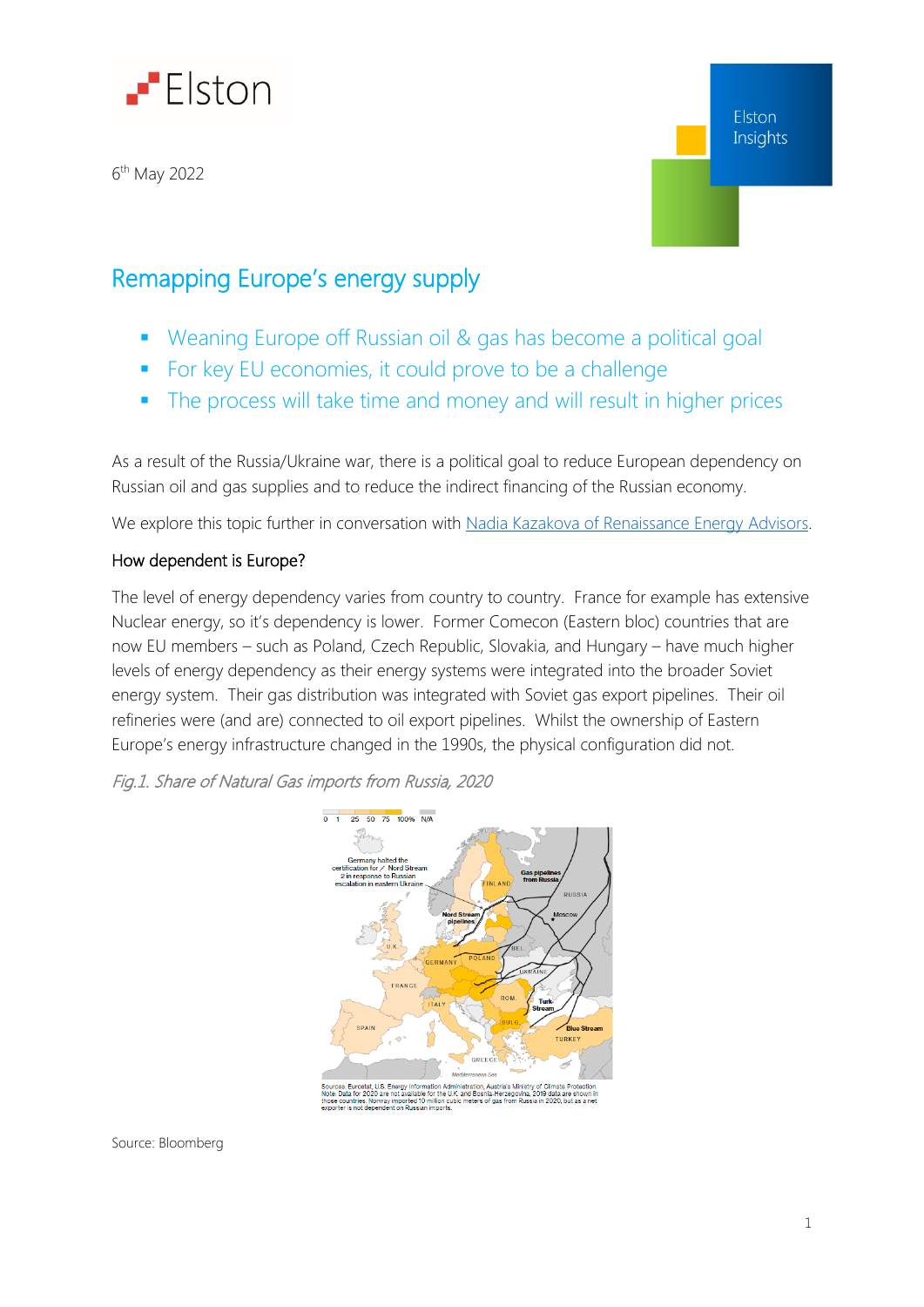

In aggregate, Europe transfers approximately \$1bn per day to Russia in payments for oil and gas, according to estimates from [Renaissance Energy Advisors,](https://www.renaissance-energyadvisors.com/) and Europe depends on Russia for 40-50% of its energy imports.





Source: EC Quarterly Report on European gas markets,4q21

#### Turning off the taps: the importance of transit

Russia supplies Europe with gas directly via pipeline from production fields to consumers in Europe. The "transit" countries host those pipelines and receive a transit fee. For Ukraine, that transit fee represents approximately \$2bn per annum and was up for renewal in 2024.

Transit disputes plagued Russia/Ukraine relations prior to the 2014 change of regime. In 2005, shortly after a pro-western government came to power after the "Orange Revolution", a Russia/Ukraine gas transit dispute (with Ukraine alleging that Russia turned off the taps, and Russia alleging that Ukraine was siphoning off supplies), threatened Eastern European countries with a cold winter.

Partly in response to this, Russia and Germany worked together to create a new undersea export route that by-passed Eastern European countries – primarily Poland and Ukraine – where political relationships with Russia were strained. Germany's objectives was stable cost-efficient supply. Russia's objective was stable hard currency earnings. That project "Nord Stream and Nord Stream 2 was a response to that. Construction started in 2011 and the second line was due for approval in December 2021. Political pressure grew on Germany from the US that approval should be only granted if Ukrainian transit income was guaranteed. Following the outbreak of war, the opening of the pipelines has been cancelled as it would be supplying funds to the Russian state to wage war.

Instead Germany and the EU are now looking to substitute Russian gas – to the extent possible – with imported primarily US LNG. The target is to switch approximately 30 billion cubic meters to imported LNG. However that will require a huge increase in LNG impact capacity, that will take time to build.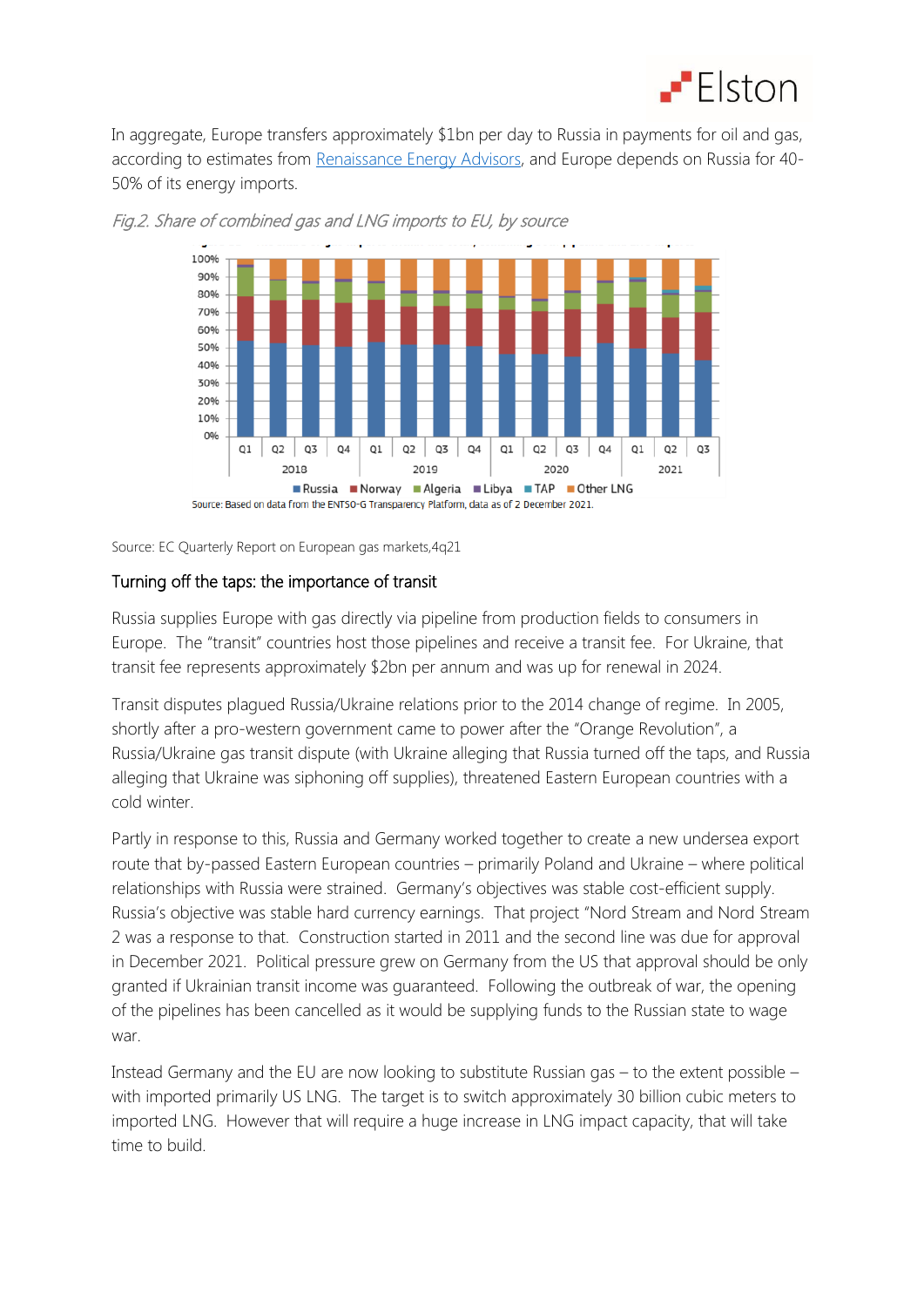



#### Fig.3. The plan to reduce Russian gas imports

Source: IEA

This is because Germany has limited and Eastern Europe has negligible LNG import and regasification capacity. They are used to having "gas on tap"<sup>1</sup>. It will take approximately four years to build more capacity. So in the meantime, and thereafter, Russia will nonetheless remain the material supplier.

Fig.4. Low LNG import capacity in countries used to "gas on tap"



Sources: Bruegel; Bloomberg

Source: Bloomberg

**.** 

<sup>1</sup> [Nadia Kazakova, Renaissance Energy Advisors, see interview](https://www.brighttalk.com/webcast/18493/542486?utm_source=InsightsElston&utm_medium=brighttalk&utm_campaign=542486)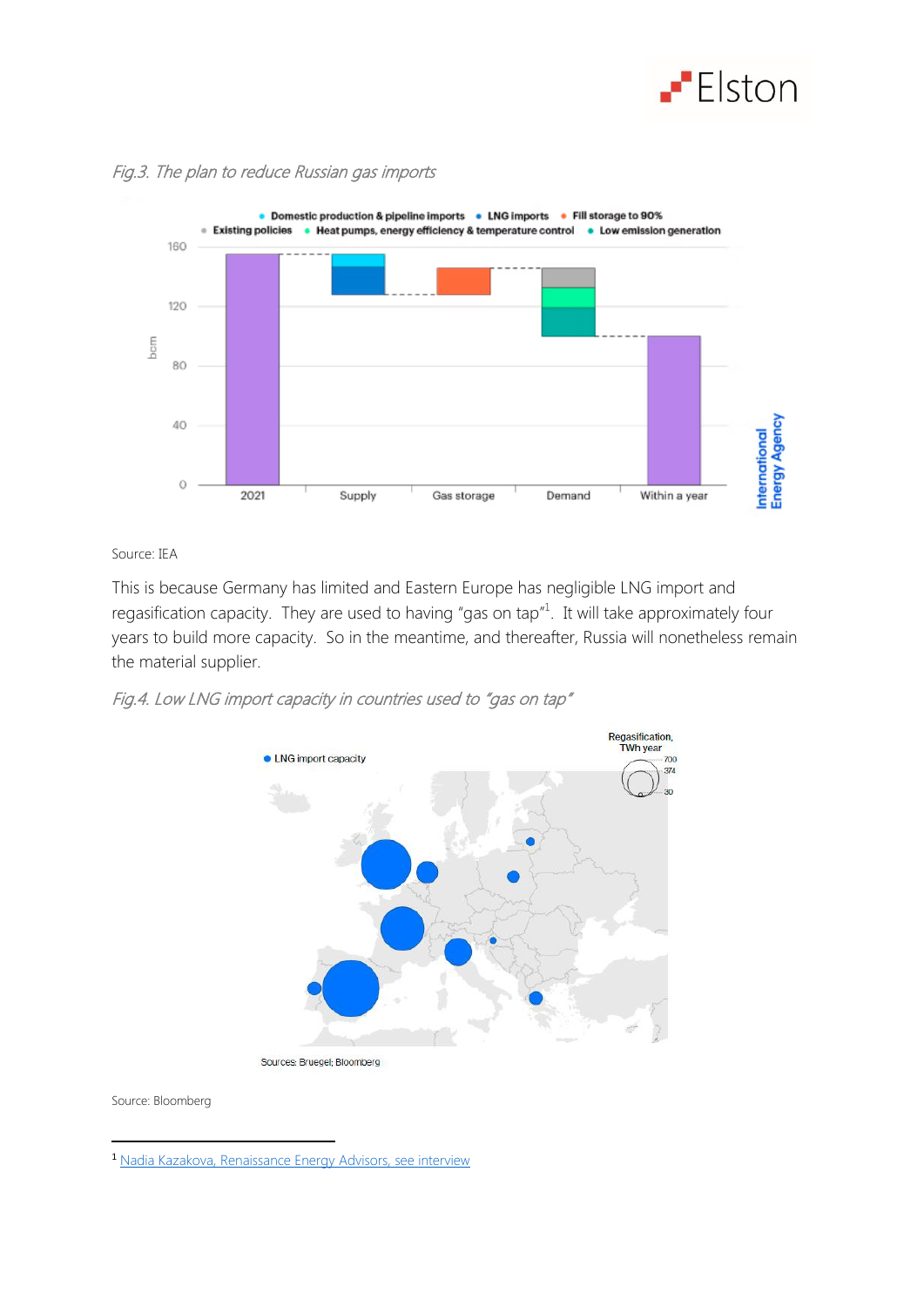

### Gas pricing and liberalisation

Russia supplied gas to former Eastern bloc countries at low (below spot market) rates, but on very long-term (e.g. 20-30 year) contracts, that were either indexed or moved broadly with oil price trends. This meant that countries in the former USSR and Comecon bloc would receive gas at below world market rates. This benefitted those countries (cheap heating), but also benefitted Russia (influence, and stable income).

When former Communist countries joined the EU and old contracts expired, new contracts were negotiated. This was often cause of friction.

The EU meanwhile as pushed for all gas contract within the EU to be linked to a gas spot market in a process known as "European gas market liberalisation" consistent with free-market principles. Russia lobbied against this as it would introduce increased volatility for its income – and increased volatility for commercial and residential users. The crisis has driven spot prices higher and ironically, the liberalisation of the gas market EU means that those increases are passed on to utilities (driving up power prices), commercial users (who now may have to cut back or ration energy) and to a lesser extent (owing to price caps), household users.

This means that volatility in the spot gas market, directly (and indirectly – through power prices and input costs) feeds through to inflation. This is why we look at wholesale gas and power prices as "live" indicators of supply-side inflation.



### Fig.5. UK wholesale electricity and gas prices

Source: Elston research, Bloomberg data

#### How to reflect this in portfolios

The energy crisis won't be fixed in a hurry – particularly if physical infrastructure is to be built to accommodate greater LNG capacity. Alternative energy sources can help reduce dependency but are not as cheap as gas that was available on stable long-term contracts. This will take time to solve.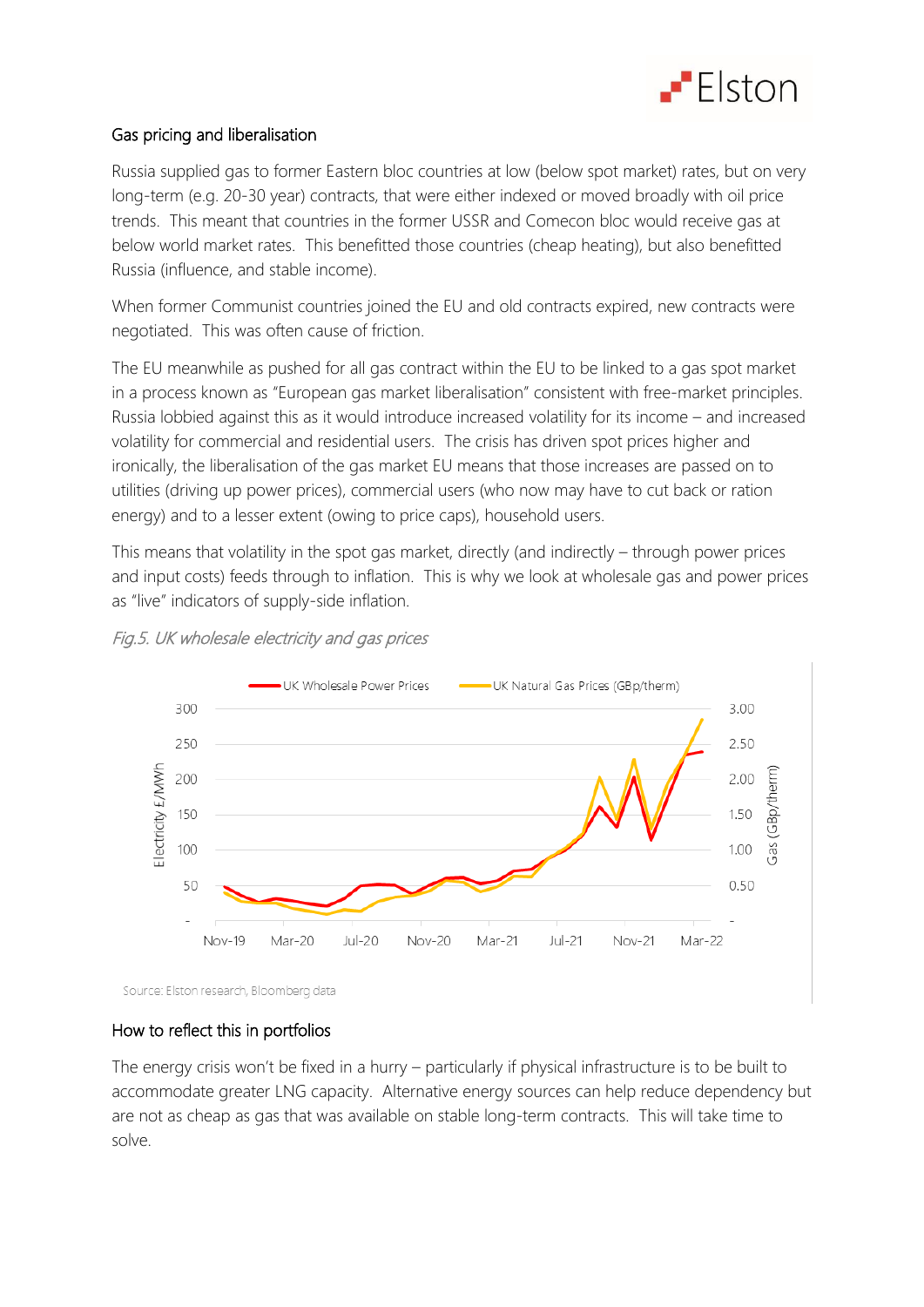

The negative impact of the energy crisis is clear: it is driving up manufacturing costs, fertilizer costs, transport costs, heating costs and effectively the cost relating to economic activity.

The energy crisis is positive for energy companies that extract oil & gas. There are three ways of getting exposure:

- For a concentrated allocation to energy-related companies, consider an Energy ETF such as SPDR MSCI World Energy UCITS ETF [ENGW] or iShares Oil & Gas Exploration & Production UCITS ETF [SPOG]. For direct exposure to the direct commodities, consider an Energy ETC such as WisdomTree Energy ETC [AIGE]. A concentrated approach also translates to a higher level of volatility, that is similar or higher than the volatility of world equities.
- For a diversified equity approach, using factor-based exposures, energy companies are typically value- or income- factor bias, so are incorporated into those equity factor exposure.
- For a broadly diversified approach to real assets, direct energy is included in our broader Liquid Real Assets index that represents diversified real asset return patterns with bondlike volatility.

#### **Summary**

Whilst the political change is clear and implementable, the actual economic change could prove a longer challenge.

For those wanting protection from energy inflation, owning energy exposures is the natural hedge.

Henry Cobbe, Elston Consulting

Find out more about our [Liquid Real Assets Index](https://www.elstonsolutions.co.uk/liquid-real-assets.html)

Insights webinar: Remapping Europe's [energy](https://www.brighttalk.com/webcast/18493/542486?utm_source=InsightsElston&utm_medium=brighttalk&utm_campaign=542486) supply

See all our [Research Insights](https://www.elstonsolutions.co.uk/insights)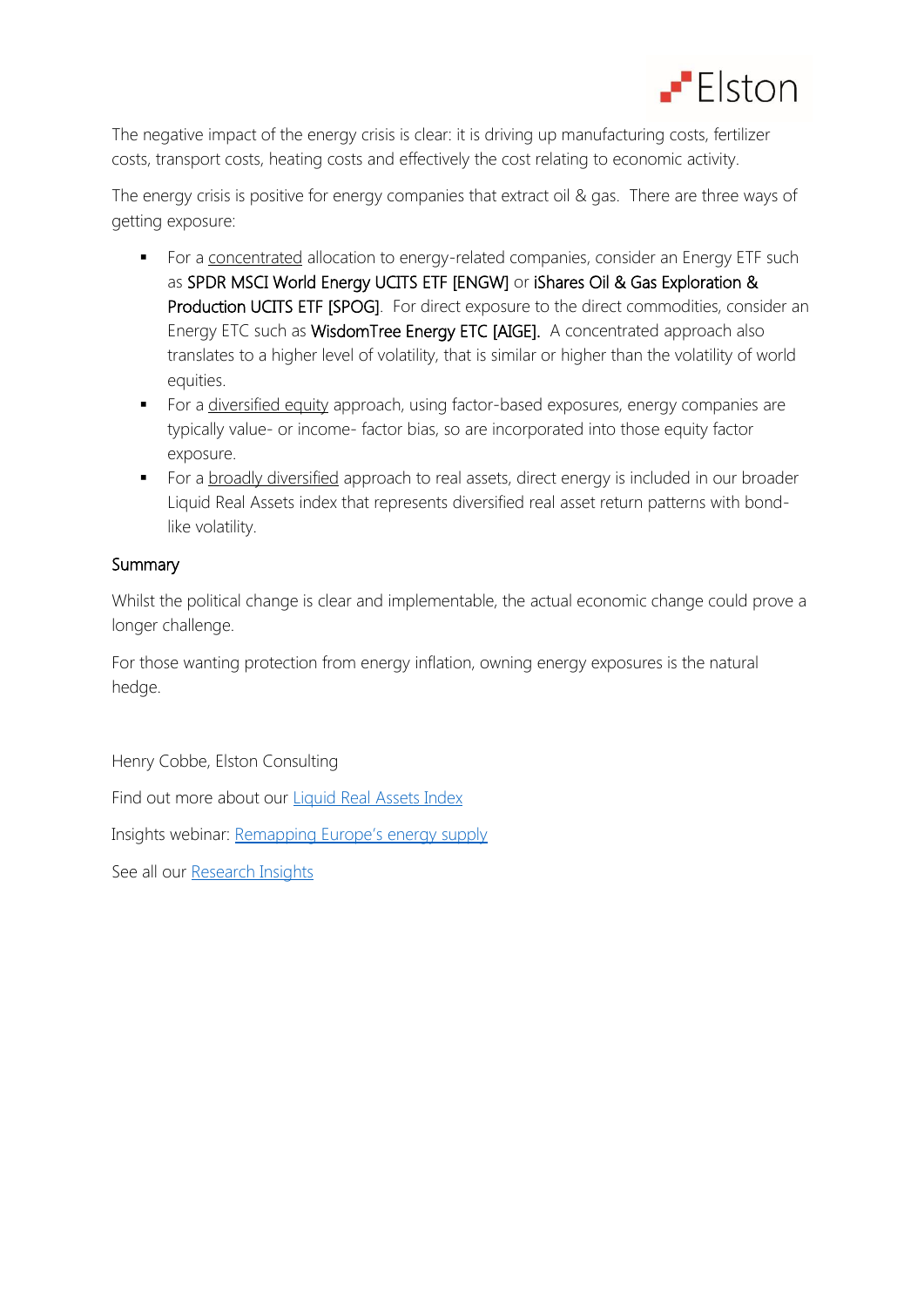

## Further reading

[https://www.bloomberg.com/news/articles/2021-11-10/how-europe-has-become-so-dependent](https://www.bloomberg.com/news/articles/2021-11-10/how-europe-has-become-so-dependent-on-putin-for-gas-quicktake)[on-putin-for-gas-quicktake](https://www.bloomberg.com/news/articles/2021-11-10/how-europe-has-become-so-dependent-on-putin-for-gas-quicktake)

UK Parliamentary briefing note (2003) <https://publications.parliament.uk/pa/ld200304/ldselect/ldeucom/105/105.pdf>

[https://www.naturalgasworld.com/russian-gas-pipelines-and-the-eu-moving-from-a-love-hate](https://www.naturalgasworld.com/russian-gas-pipelines-and-the-eu-moving-from-a-love-hate-relationship-with-adults-in-the-room-ggp-75324)[relationship-with-adults-in-the-room-ggp-75324](https://www.naturalgasworld.com/russian-gas-pipelines-and-the-eu-moving-from-a-love-hate-relationship-with-adults-in-the-room-ggp-75324)

<https://www.renaissance-energyadvisors.com/>